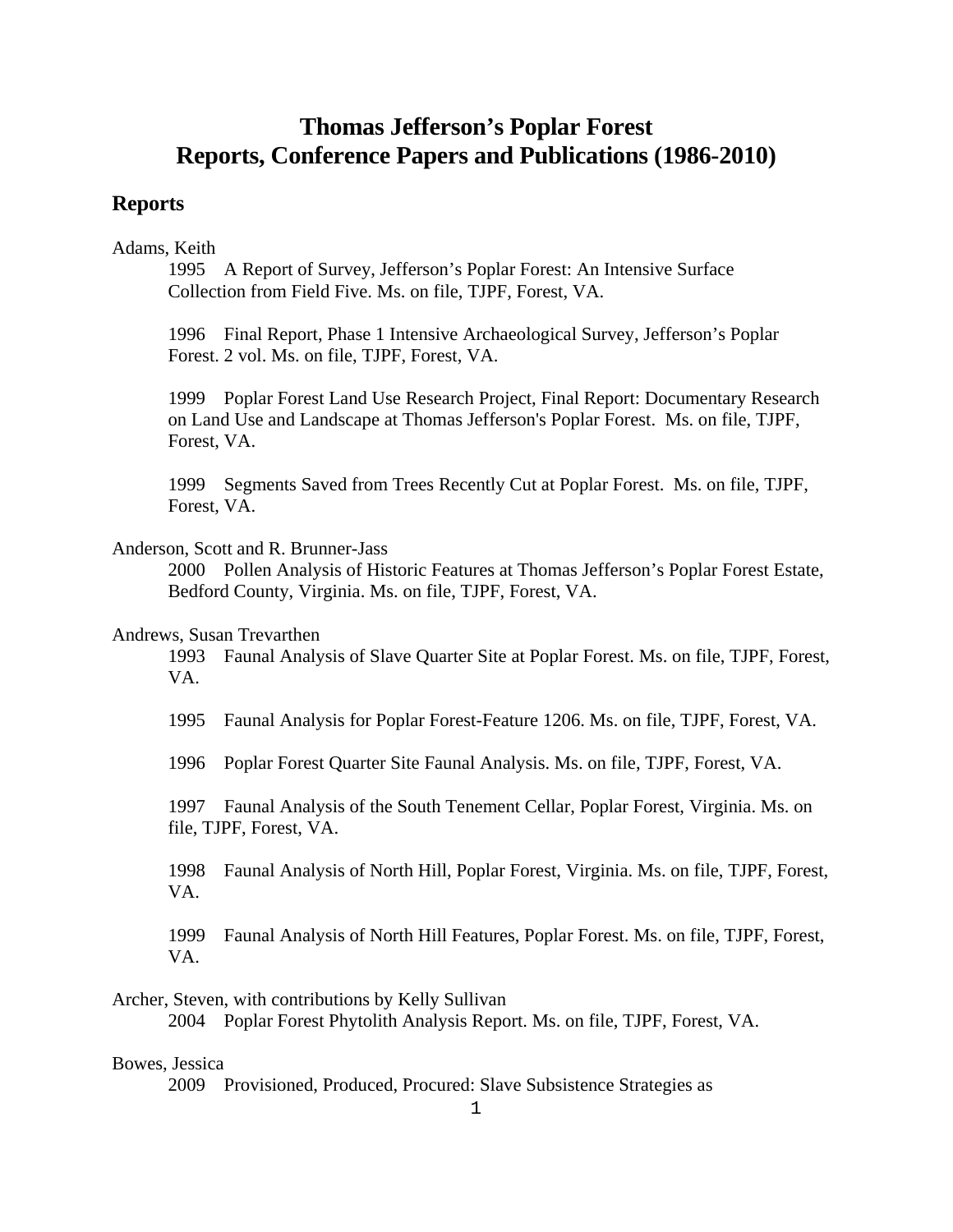Indicators of Plantation Social Relations at Thomas Jefferson's Poplar Forest. M.A. thesis, University of Massachusetts, Boston.

### Bowes, Jessica and Heather Trigg

2010 Macrobotanical Analysis of Plant Remains from Poplar Forest Feature ER2352/4, A Subfloor Pit Associated with a 19<sup>th</sup>-Century Slave Cabin. Ms. on file, TJPF, Forest, VA.

### Brooks, Alasdair M.

1994 A Summary of Recent Wing Site Ceramic Analysis at Poplar Forest. Ms. on file, TJPF, Forest, VA.

1996 Analysis of Ceramics and Glass from the Quarter Site. Ms. on file, TJPF, Forest, VA.

2000 The Comparative Analysis of Late  $18<sup>th</sup>$ - and  $19<sup>th</sup>$ -century Ceramics: A Transatlantic Perspective. Ph.D. Dissertation. Department of Archaeology, University of York, York, United Kingdom (ms. on file, TJPF, Forest, VA).

# Brown, C. Allan

1987 Poplar Forest: Thomas Jefferson and the Ideal Villa. M.A. thesis, University of Virginia, Charlottesville.

# Collins, Crystal

2010 Playing in the Dirt: The Archaeology of Childhood at Thomas Jefferson's Poplar Forest. Undergraduate Honors Thesis, Sweet Briar College, Sweet Briar, VA.

# Cornett, Peggy

1998 Poplar Forest Floristic Study. Ms. on file, TJPF, Forest, VA.

### Crader, Diana C.

1991 Preliminary Report on the Faunal Remains from the 1989 and 1990 Excavations of the East Wing / Kitchen Yard at Poplar Forest. Ms. on file, TJPF, Forest, VA.

# Fischer, Lisa

1996 Report on the Chemical Analysis of Soils at the Poplar Forest Quarter Site. Ms. on file, TJPF, Forest, VA.

2001 Recovering Elements in Historical Archaeology: The Use of Soil Chemical Analysis for Overcoming the Effects of Post Depositional Plowing. M.A. thesis, College of William and Mary, VA.

#### Galle, Jillian E.

1993 Resource Manual: Poplar Forest and the Design and Planting Practices of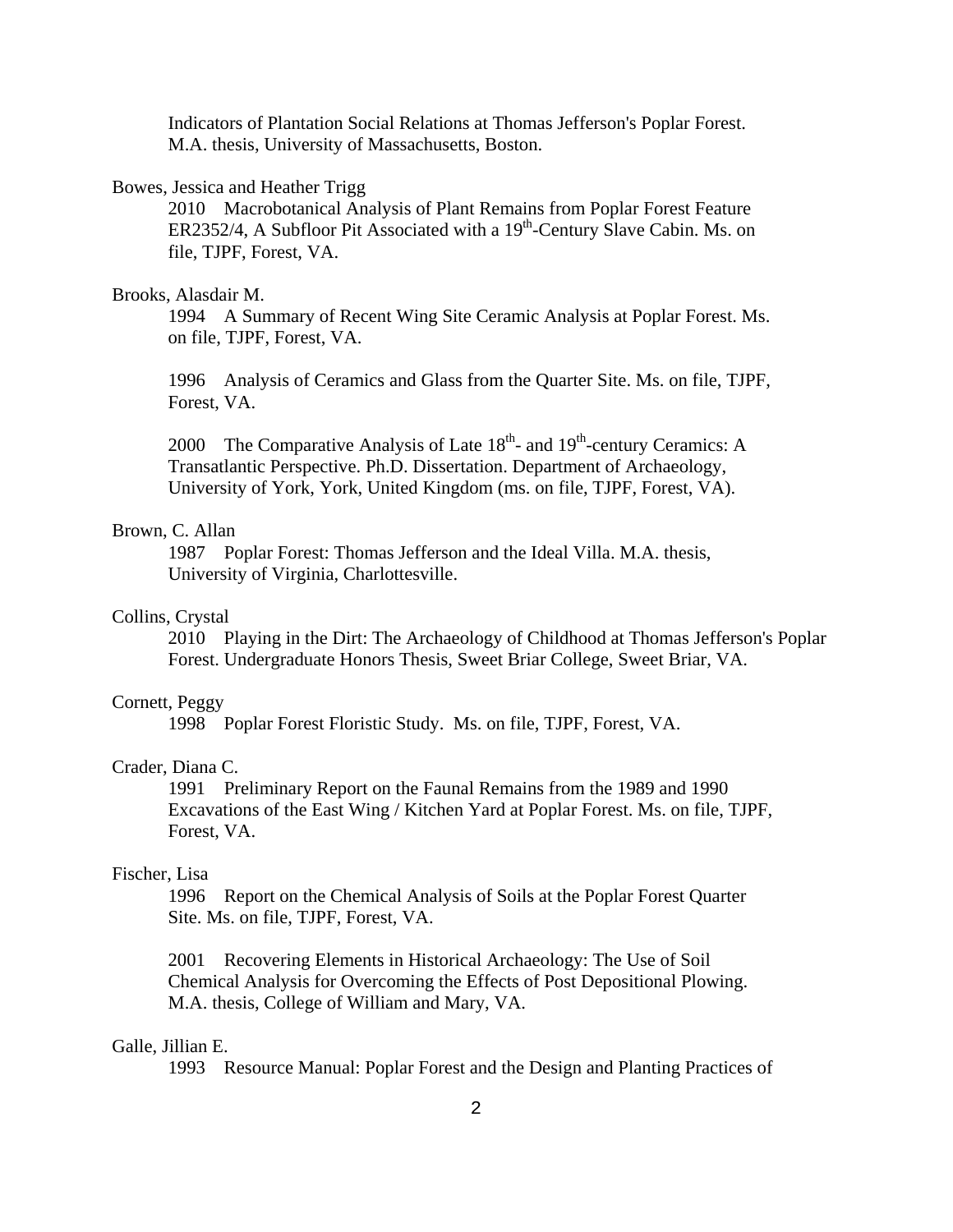Late Eighteenth / Early Nineteenth Century Kitchen Gardens. Ms. on file, TJPF, Forest, VA.

2006 Strategic Consumption: Archaeological Evidence for Costly Signaling among Enslaved Men and Women in the Eighteenth-Century Chesapeake. Ph.D. Dissertation, University of Virginia, Charlottesville.

# Giese, Ronald L.

2003 Seeding Agricultural Crops: Colonial Era to the Civil War. Monograph Number 1. Ms. on file, TJPF, Forest, VA.

2003 Tobacco Cultivation in Virginia, 1610-1863, and Patterns of Thought and Management Related to Thomas Jefferson. Monograph Number 2. Ms. on file, TJPF, Forest, VA.

2004 Historic Virginia Tobacco Houses. Monograph Number 3. Ms. on file, TJPF, Forest, VA.

2007 Early Virginia Grain Cultivation, and Thomas Jefferson. Monograph Number 4. Ms. on file, TJPF, Forest, VA.

2007 Thomas Jefferson and Domestic Fiber Culture in Early Virginia. Monograph Number 5. Ms. on file, TJPF, Forest, VA.

#### Graf, Fred

1991 Ground Penetrating Radar Survey, Thomas Jefferson's Poplar Forest, Forest, Virginia. Ms. on file, TJPF, Forest, VA.

#### Heath, Barbara J.

1988 A Report on Archaeological Testing at Jefferson's Poplar Forest: Results of the Phase I Survey for the Water Line. Ms. on file, TJPF, Forest, VA.

1993 A Report on the 1992-1993 Excavations: The Perimeter of the House and Excavations Related to Restoration Drainage/Foundation Work at Poplar Forest, Forest, Virginia. Ms. on file, TJPF, Forest, VA.

1993 Report on the Archaeological Testing for the Proposed Tree Screen, March-April 1993. Ms. on file, Ms. on file, TJPF, Forest, VA.

1994 An Interim Report on the 1993 Excavations: The Quarter Site at Poplar Forest, Forest, Virginia. Ms. on file, TJPF, Forest, VA.

# Heath, Barbara J., Randy Lichtenberger and Keith Adams 2003 Report to the Public Welfare Foundation, July 2002 – June 2003. Ms. on file, TJPF, Forest, VA.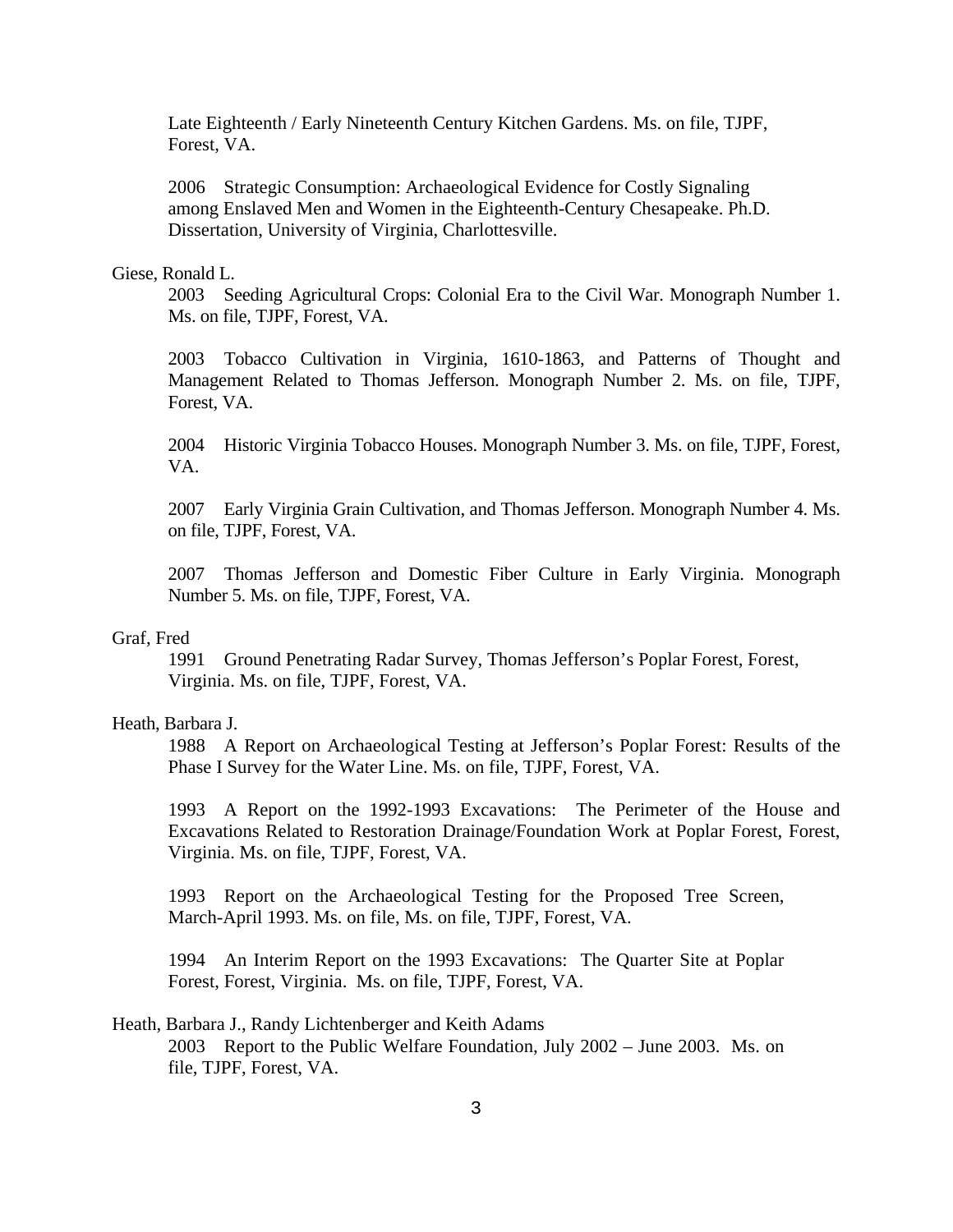- Heath, Barbara J., Randy Lichtenberger, Keith Adams, and Elizabeth Paull 2004 Poplar Forest Archaeology: Studies in African American Life, Excavations and Analysis of Site A, Southeast Terrace and Site B, Southeast Curtilage, June 2003 – June 2004. Ms. on file, TJPF, Forest, VA.
- Heath, Barbara J., Randy Lichtenberger, Keith Adams, Lori Lee and Elizabeth Paull 2005 Poplar Forest Archaeology: Studies in Plantation Life and Landscape, Excavations and Analysis of Site B, Southeast Curtilage, June 2004 – August 2005. Ms. on file, TJPF, Forest, VA.

# Jacobucci, Susan A.

2009 An Analysis of Pollen from Thomas Jefferson's Poplar Forest: The South Profile of the Gully Located within Site B. Ms. on file, TJPF, Forest, VA.

# Jones, John

- 2001 Analysis of Pollen from Poplar Forest, Virginia. Ms on file, TJPF, Forest, VA.
- 2002 Analysis of Pollen from Poplar Forest, Virginia. Ms on file, TJPF, Forest, VA.

# Kealhofer, Lisa

1997 Poplar Forest: Phytolith Analysis. Ms. on file, TJPF, Forest, VA.

1999 The South Lawn at Poplar Forest, Phytolith Analysis. Ms. on file, TJPF, Forest, VA.

#### Kelso, William M., Patti Evans, and Scott Shumate

1986 A Report on the Archaeological Survey and Testing at Jefferson's Poplar Forest, July 24-25, 1986. Ms. on file, TJPF, Forest, VA.

- Kelso, William M., M. Drake Patten and Michael A.Strutt 1991 Poplar Forest Archaeology Research Report for NEH Grant 1990-1991. Ms. on file, TJPF, Forest, VA.
- Lichtenberger, Randy, Barbara Heath, Keith Adams, Michael Jennings, Heather Olson, Lori Lee, Bree Detamore, and Tim Trussell
	- 2006 Archaeological Mitigation of the Proposed Pump House Site at Thomas Jefferson's Poplar Forest, Forest, Virginia. Ms. on file, TJPF, Forest, VA.

#### Raymer, Leslie M.

1996 Macroplant Remains from the Jefferson's Poplar Forest Slave Quarter, A Study in African American Subsistence Practices. Ms. on file, TJPF, Forest, VA.

2003 Archaeobotanical Analysis from Data Recovery Excavations at the North Hill and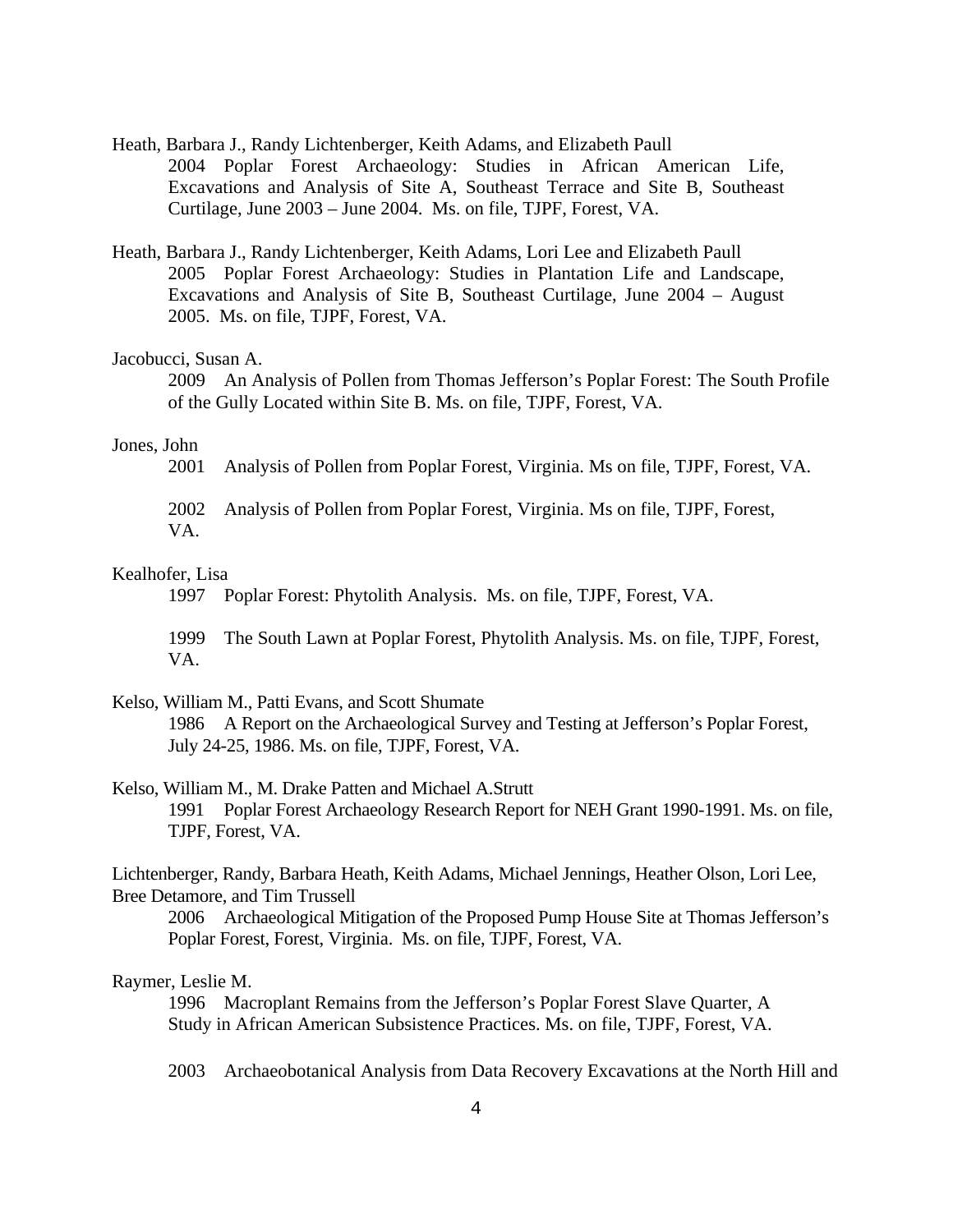Quarter Sites, Jefferson's Poplar Forest: A Study of Enslaved African-American Subsistence Patterns. New South Associates Technical Report # 781. New South Associates, Stone Mountain, GA. Ms. on file, TJPF, Forest, VA.

### Rieley & Associates and Eric. M. Field

2002 A Photographic Analysis of the Kentucky Coffee Trees on the South Lawn at Thomas Jefferson's Poplar Forest. Ms. on file, TJPF, Forest, VA.

# Schuldenrein, Joe, Henri Grissino-Mayer, and D. F. Mann

2002 A Tree-Ring Analysis of Boxwoods (*Buxus Sempervirens L.*) on the Perimeter of the Carriage Drive, Curtilage Core, Thomas Jefferson's Poplar Forest. Ms. on file, TJPF, Forest, VA.

# Strutt, Michael A.

1992 Poplar Forest Landscape Archeology, A Progress Report on Excavations Performed from June to December 1991. Ms. on file, TJPF, Forest, VA.

1996 Poplar Forest Landscape Investigations: Searching for Gardens, 1993- 1995. Ms. on file, TJPF, Forest, VA.

1996 A Report on the Archeological Excavations North of the Wing of Offices at Poplar Forest. Ms. on file, TJPF, Forest, VA.

1997 A Report on the Garden Excavations of 1993, 1994, and 1995 at Poplar Forest, Bedford County, Virginia. Ms. on file, TJPF, Forest, VA.

#### Strutt, Michael and Tim Trussell (editor)

1998 Remote Sensing Survey of a Historic Brick Kiln in Forest Virginia. Ms. on file, TJPF, Forest, VA.

1998 A Report on the Archaeological Investigations of the South Tenant House Root cellar and Exterior Thrust Block Locations 1989-1990 and 1993-1994. Ms. on file, TJPF, Forest, VA.

1998 A Report on Excavations at the West Barn at Thomas Jefferson's Poplar Forest. Ms. on file, TJPF, Forest, VA.

# Thomey, Whitney Claire

2001 A Consortium for the Advancement of Women: A Focus Study on the Effects of Youth Organizations and Summer Camping on Young Girls. Undergraduate Thesis, Department of Anthropology, The College of William and Mary, Williamsburg, VA (ms. on file at TJPF, Forest, VA).

### Trussell, Tim

1998 Independent Projects Report: Test Excavations at Poplar Forest during the 1998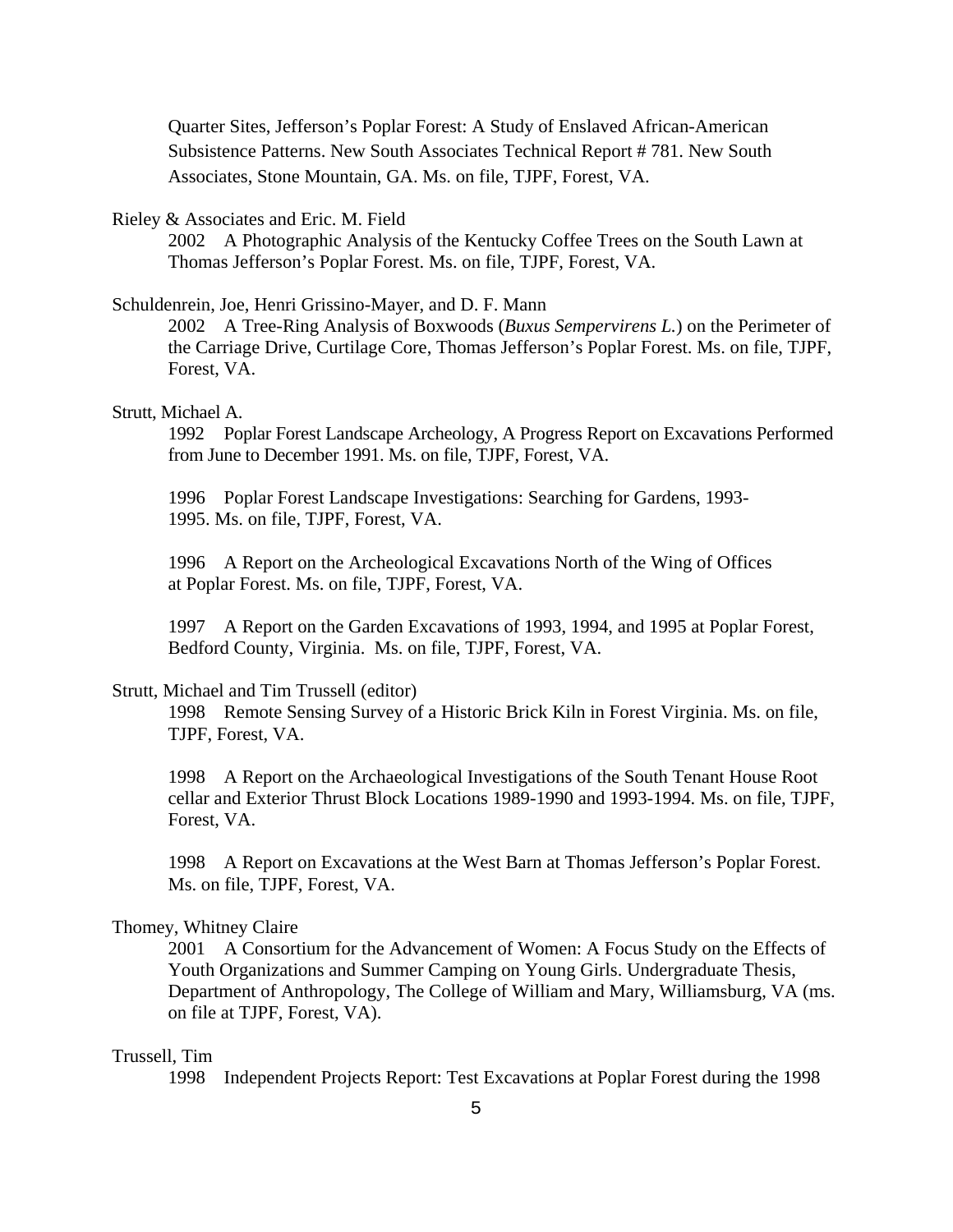Field Season. Ms. on file, TJPF, Forest, VA.

1999 The "Peter's Field" Tobacco Barn: Excavation Report for Thomas Jefferson's Poplar Forest. Ms. on file, TJPF, Forest, VA.

2000 Jefferson's Villa in the Garden: A Report on the Landscape Archaeology Project at Thomas Jefferson's Poplar Forest, 1998-1999. Ms. on file, TJPF, Forest, VA.

# Windingstad, Jason D.

2008 Some Preliminary Results of the Geoarchaeological Investigations at Thomas Jefferson's Poplar Forest. Ms. on file, TJPF, Forest, VA.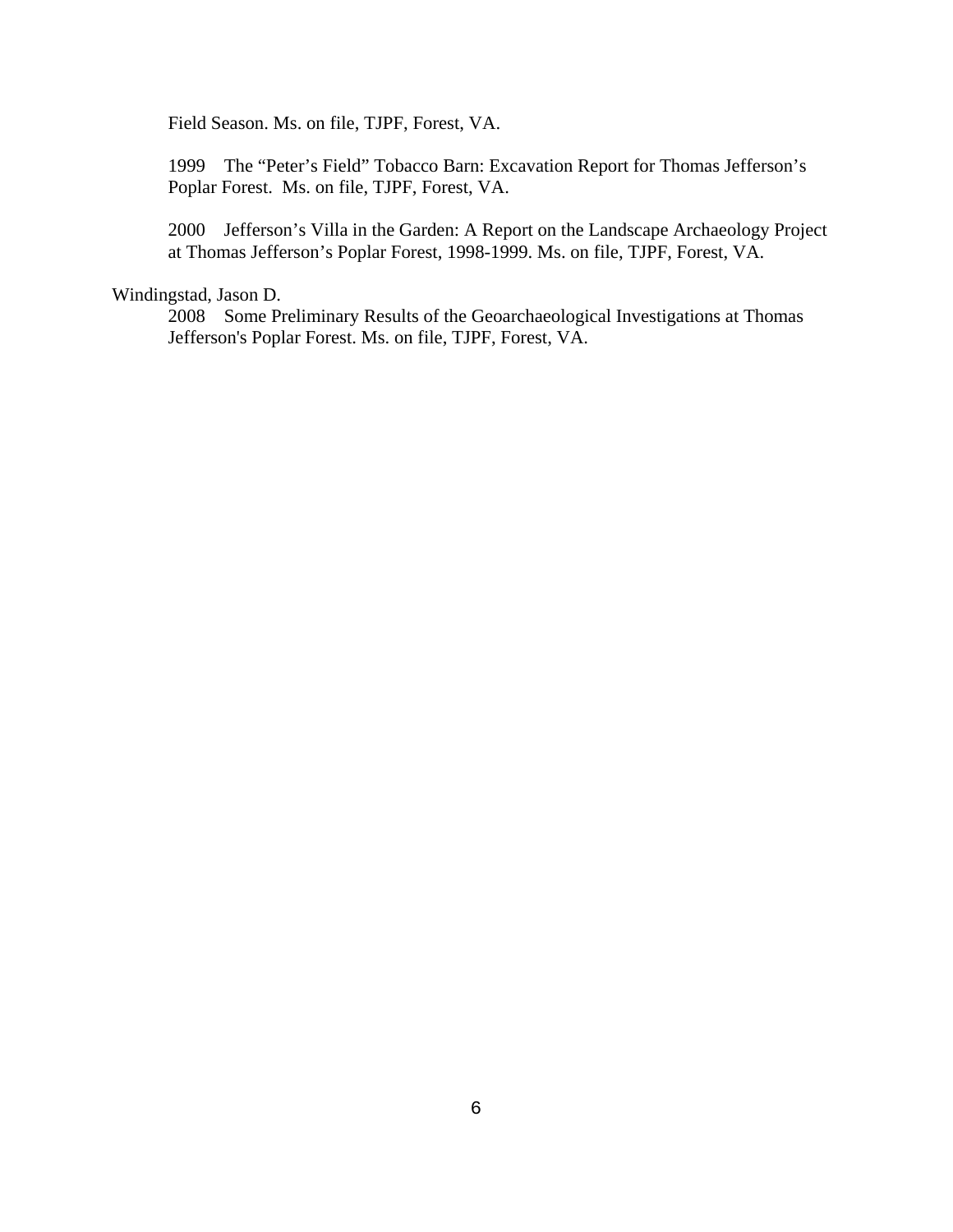# **Conference Presentations**

#### Adams, Keith

1999 Poplar Forest: Agricultural Mosaic and Landscape Narrative. Paper presented at the Annual Meeting of the Society for Historical Archaeology Conference on Historical and Underwater Archaeology. Salt Lake City, UT.

2002 Inertia and Change in an Evolving Landscape: An Historical Geography of Roads at Thomas Jefferson's Poplar Forest. Paper presented at the Annual Meeting of the Society for Historical Archaeology Conference on Historical and Underwater Archaeology. Mobile, AL.

2005 Paths and Roads: Knitting together an evolving landscape. Paper presented at the Annual Meeting of the Society for Historical Archaeology Conference on Historical and Underwater Archaeology. York, United Kingdom.

# Adams, Keith and Ronald Giese

2005 The Tobacco House – A Legacy of Plantation Landscapes. Paper presented at the Annual Meeting of the Society for Historical Archaeology Conference on Historical and Underwater Archaeology. York, United Kingdom.

# Bowes, Jessica

2008 Initial Results on the Macrobotanical Analysis of an Antebellum Slave Cabin Sub-Floor Pit at Thomas Jefferson's Poplar Forest. Paper presented at the Annual Meeting of the Council for Northeast Historical Archaeology. St. Mary's City, MD.

2009 "Negroes Working Patches": A Macrobotanical Analysis of an Antebellum Slave Cabin Sub-Floor Pit at Thomas Jefferson's Poplar Forest. Barbara Lawrence Award Recipient. Society of Ethnobiology, New Orleans, LA.

2010 A Macrobotanical Analysis Indicating Slave Subsistence Strategies and Plantation Social Relations at Thomas Jefferson's Poplar Forest. Paper presented at the Annual Meeting of the Middle Atlantic Archaeological Conference. Ocean City, MD.

# Brooks, Alasdair M.

1996 Beyond the Fringe: Transfer-printed ceramics and the Internationalization of Celtic Myth. Paper presented at the 29<sup>th</sup> Annual Meeting of the Society for Historical Archaeology Conference. Cincinnati, OH.

1996 Across the Great Divide: Crossmend Distributions on a Partially Plowed Site. Paper presented at the annual conference for the Council of Northeast Historical Archaeology. Albany, NY.

2000 A Comparative Analysis of 18th and  $19<sup>th</sup>$  Century Ceramics and Regional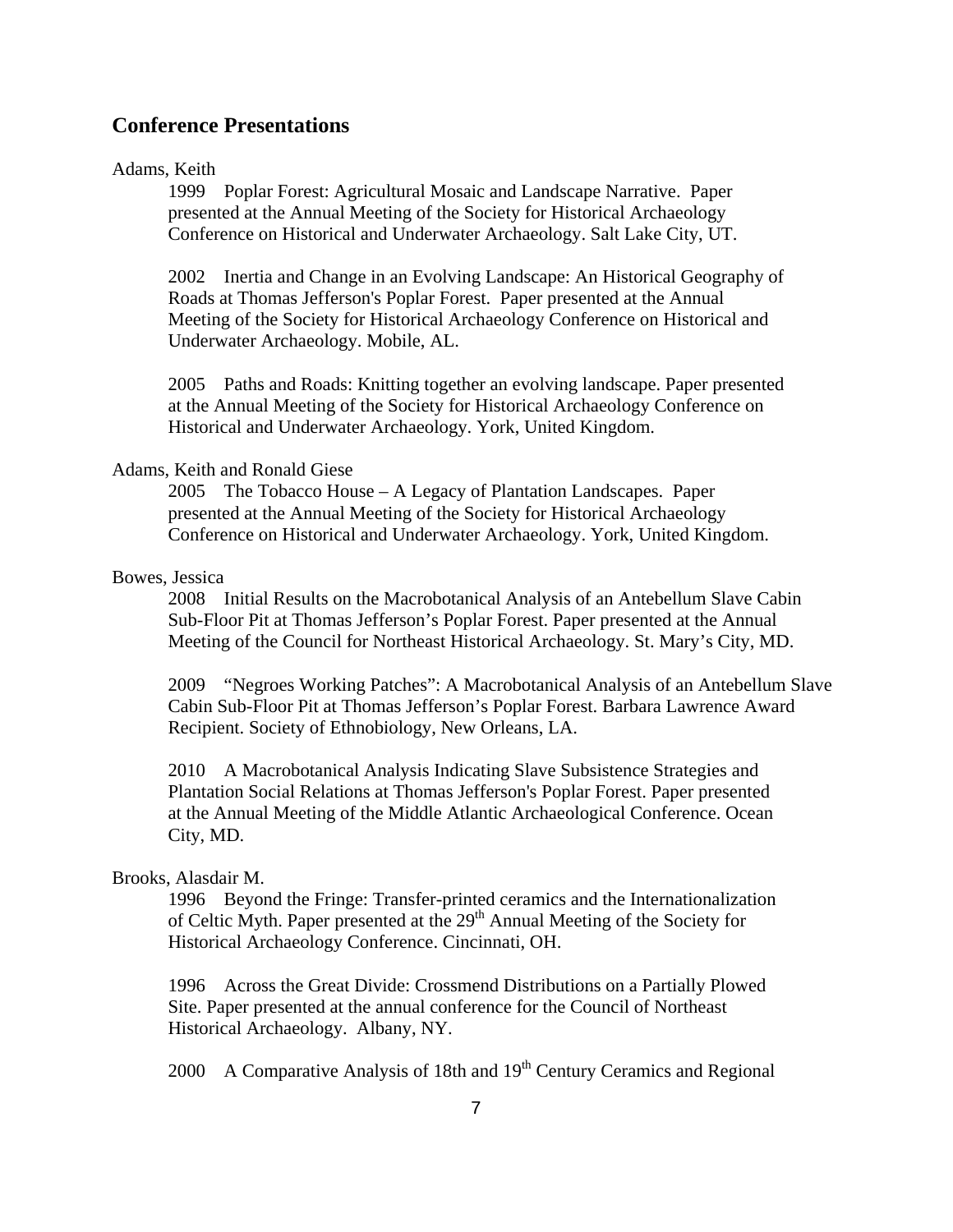Identities in Wales, the Outer Hebrides and Virginia. Paper presented at the Theoretical Archaeology Group (TAG) Conference. Oxford, United Kingdom.

### Brooks, Alasdair M. and Dana B. Heck

1995 On a Wing and a Square: Comparative Problems in 19th-Century Ceramic Analysis. Paper presented at the Annual Meeting of the Society for Historical Archaeology Conference on Historical and Underwater Archaeology. Washington, DC.

# Canel, Hannah

1996 Schist smoking pipes at a Poplar Forest Slave Quarter. Paper presented at the African Impact on the Material Culture of the Americas conference, Winston-Salem State University. Winston-Salem, NC.

# Collins, Crystal

2011 Playing in the Dirt: The Archaeology of Childhood at Thomas Jefferson's Poplar Forest. Undergraduate Student Paper Award Recipient. Paper presented at the Annual Meeting of the Middle Atlantic Archaeological Conference. Ocean City, MD.

### Freeman, Mark and Barbara Heath

2008 People, Place, Perspective and Period: A Phenomenological Approach to Interpretation on the Web. Paper presented at the Annual Meeting of the Society for Historical Archaeology Conference on Historical and Underwater Archaeology. Albuquerque, NM.

#### Gary, Jack

2007 Understanding Landscape Alterations at Jefferson's Poplar Forest: A Report on the Excavation at Site B. Paper presented at the Annual Meeting of the Council for Northeast Historical Archaeology. Buffalo, NY.

2008 Altered State: How Modified Material Culture Illuminates the Individual in Plantation Contexts. Paper presented at the Annual Meeting of the Society for Historical Archaeology Conference on Historical and Underwater Archaeology. Albuquerque, NM.

2008 Cross-site Connections: Ceramic Research at Poplar Forest. Paper presented at the Annual Meeting of the Council for Northeast Historical Archaeology. St. Mary's City, MD.

2010 The Archaeology of Historic Gardening Practices at Thomas Jefferson's Poplar Forest. Paper presented at the Annual Meeting of the Archaeological Society of Virginia and Eastern States Archaeological Federation, Williamsburg, VA.

2011 Liminal Space in the Landscape of Thomas Jefferson's Poplar Forest. Paper presented at the Virginia Forum, Washington and Lee University, Lexington, VA.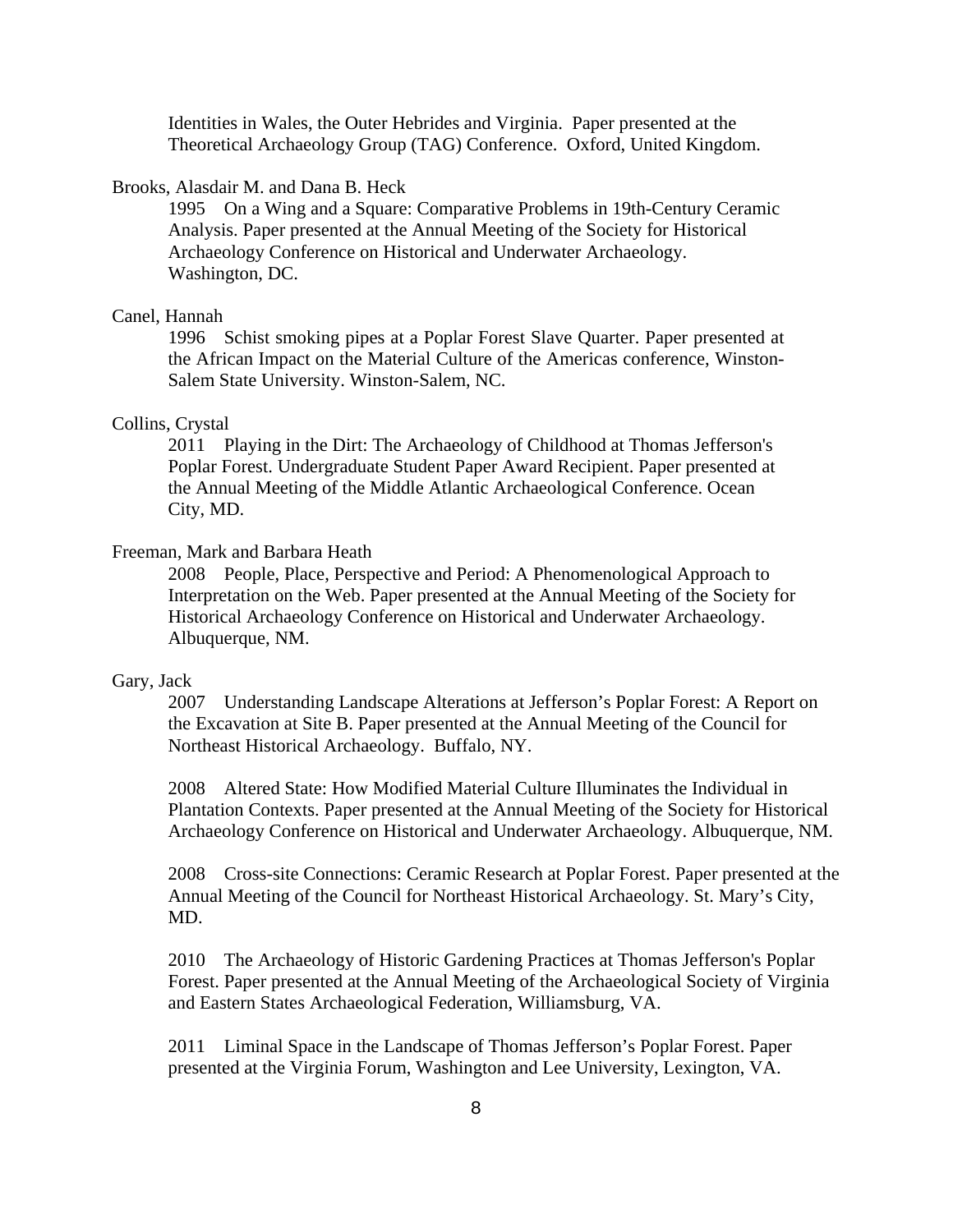### Gary, Jack, Lori Lee, and Eric Proebsting

2008 An Introduction to Thomas Jefferson's Poplar Forest. Paper presented at the Annual Meeting of the Council for Northeast Historical Archaeology. St. Mary's City, MD.

# Gary, Jack and Eric Proebsting

2010 Finding the Middle Ground: Uncovering the Curtilage Landscape at Thomas Jefferson's Poplar Forest. Paper presented at the Annual Meeting of the Society for Historical Archaeology Conference on Historical and Underwater Archaeology. Amelia Island, FL.

#### Grammer, Scott

2001 Metal Detectors: Instruments of the Devil or Valuable Survey Tools? Paper presented at the Southeast Archaeological Conference. Chattanooga, TN.

# Grammer, Scott, Barbara J. Heath, and Heather Olson

2002 Recovering Lost Landscapes at Thomas Jefferson's Poplar Forest. Poster presented at the 67<sup>th</sup> Annual Meeting, Society for American Archaeology. Denver, CO.

# Heath, Barbara J.

1993 Domestic Archaeology at Thomas Jefferson's Poplar Forest. Paper presented at "Discovering the Private World of Thomas Jefferson" symposium. Lynchburg, VA.

1993 Landscape Archaeology at Thomas Jefferson's Poplar Forest. Paper presented at the Annual meeting of the Decorative Arts Trust. Charlottesville, VA.

1993 Nineteenth-Century Plantations and Small Farms in Virginia. Paper presented at COVA VII, Symposium on the 19<sup>th</sup> century. Alexandria, VA.

1994 The Archaeology of African-American Life at Poplar Forest. Paper presented at the Annual Meeting of the Council for Northeast Historical Archaeology. Williamsburg, VA.

1995 "My Family, My Farms and My Books": Archaeology of Thomas Jefferson. Session Organizer, Chair and discussant. Annual Meeting of the Society for Historical Archaeology Conference on Historical and Underwater Archaeology. Washington, DC.

1995 Interpreting Slavery at Poplar Forest. Paper presented at "Interpreting Slavery at Historic Sites in the Upper South." Charlottesville, VA.

1995 Excavations at Thomas Jefferson's Poplar Forest: A Slave Quarter Site. Paper presented at the Annual Meeting of the Archeological Society of Virginia.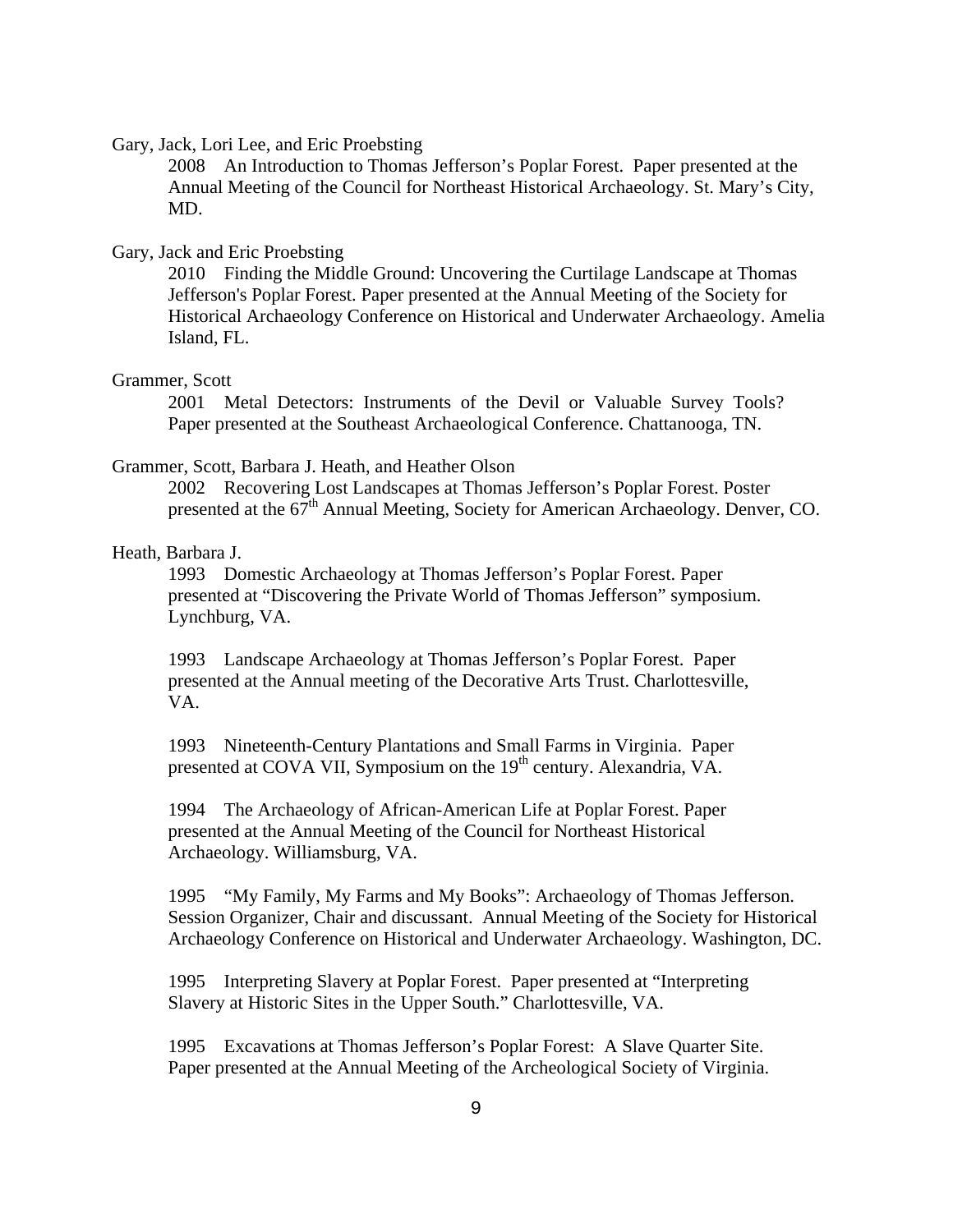Abingdon, VA.

1995 Excavations at a Poplar Forest Slave Quarter. Paper presented at the Middle Atlantic Archaeology Conference. Ocean City, MD.

1995 Interpreting the "Best Dwellings in the State": Archaeology at Thomas Jefferson's Monticello and Poplar Forest. Paper presented at the Annual Meeting of the Society for Historical Archaeology Conference on Historical and Underwater Archaeology. Washington, DC.

1996 Buttons, Beads and Buckles: Self Definition within the Bounds of Slavery. Paper presented at the Annual Meeting of the Society for Historical Archaeology Conference on Historical and Underwater Archaeology. Cincinnati, OH.

1997 Recent Archaeological Discoveries at Thomas Jefferson's Poplar Forest. Paper presented at the Annual Meeting of the Archeological Society of Virginia. Roanoke, VA.

1997 Archaeological and Documentary Evidence of Slaves as Consumers. Paper presented at the Annual Meeting of the Society for Historical Archaeology Conference on Historical and Underwater Archaeology. Corpus Christi, TX.

1998 Discovering the Old Plantation: The Domestic Architecture of Slavery at Poplar Forest. Paper presented at "Housing Slavery in the Age of Jefferson: Comparative Perspectives." Thomas Jefferson Memorial Foundation symposium. Charlottesville, VA.

1998 African Americans and Consumerism: Historical and Archaeological Sources on Material Culture. Paper presented at the 20<sup>th</sup> Annual Conference of the National Council on Public History. Austin, TX.

1998 Engendering Choice: Slavery and Consumerism in Central Virginia. Paper presented at the Annual Meeting of the Society for Historical Archaeology Conference on Historical and Underwater Archaeology. Atlanta, GA.

1999 Reading Landscapes in Black and White: Exploring Thomas Jefferson's Poplar Forest. Paper presented at "Landscapes Formal, Landscapes Functional: Ornamental and Practical Modifications of the historic Chesapeake Landscape." Gunston Hall, Mason Neck, VA.

1999 Rediscovering an Historic Landscape: Archaeology, Documents and GIS at Poplar Forest. Paper presented at the Annual Meeting of the Society for Historical Archaeology Conference on Historical and Underwater Archaeology. Salt Lake City, UT.

2000 Utility and Beauty: Rediscovering Lost Landscapes at Poplar Forest. Paper presented at Exploring the Private World of Thomas Jefferson Symposium. TJPF, Forest,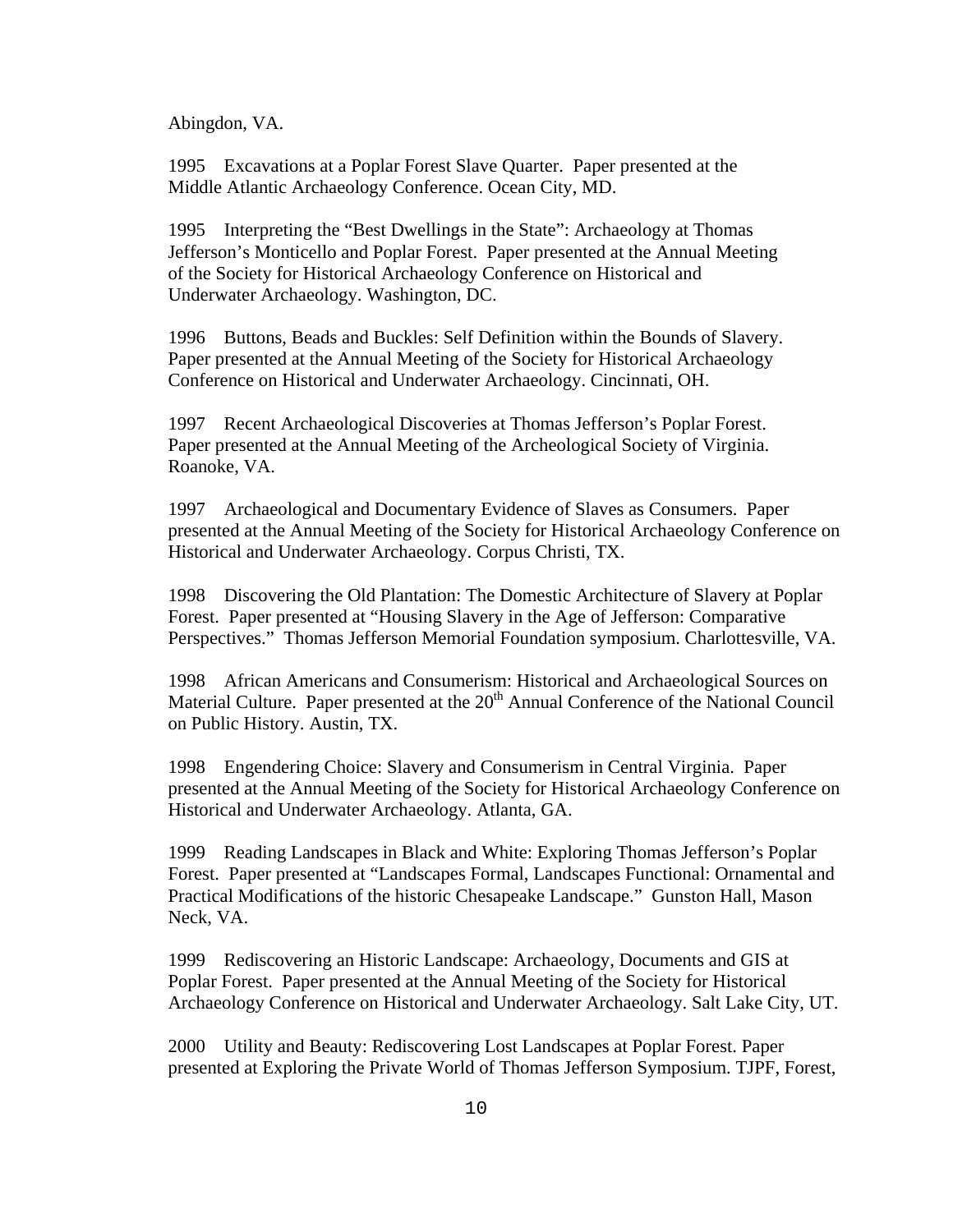VA.

2000 Recovering Hidden Landscapes: An Archaeological Approach to Slavery at Thomas Jefferson's Poplar Forest. Paper presented at the Council of Virginia Archaeologist's Public Education Session in conjunction with the Annual Meeting of the Archeological Society of Virginia. Franklin, VA.

2000 The Data are in the Details: Thoughts on the Utility of the Archive. Paper presented at Digital Archive of Chesapeake Slavery Symposium. Monticello, Charlottesville, VA.

2001 Bounded Yards and Fluid Borders: Landscapes of Slavery at Poplar Forest. Paper presented at Places of Cultural Memory: African Reflections on the American Landscape. Atlanta, GA.

2001 Archaeological Research, Resources and Education: Field Schools at Thomas Jefferson's Poplar Forest. Paper presented at the Annual Meeting of the Society for Historical Archaeology Conference on Historical and Underwater Archaeology. Long Beach, CA.

2002 Rediscovering Thomas Jefferson's Poplar Forest. Paper presented at the Middle Atlantic Archaeological Conference. Virginia Beach, VA.

2002 "Old man, young gardener": The Landscape of Thomas Jefferson's Retirement. Paper presented at Designs on Nature: The Archaeology of Formal Gardens. Gunston Hall, Mason Neck, VA.

2003 A Comparative Analysis of African-American Adornment Practices in the Chesapeake. Paper presented at the Annual Meeting of the Society for Historical Archaeology Conference on Historical and Underwater Archaeology. Providence, RI.

2004 Property Ownership, Slavery and DAACS. Paper presented at the International Center for Jefferson Studies. Monticello, Charlottesville, VA.

2005 Thomas Jefferson's Landscape of Retirement. Paper presented at the Annual Meeting of the Society for Historical Archaeology Conference on Historical and Underwater Archaeology. York, United Kingdom.

2008 Archaeology at Wolf Branch Farm: The Search for Wingo's Quarter. Paper presented at the Annual Meeting of the Council for Northeast Historical Archaeology. St. Mary's City, MD.

2010 Slave Housing, Household Formation, and Community Dynamics at Poplar Forest, 1760s-1810s. Paper presented at the Annual Meeting of the Middle Atlantic Archaeological Conference. Ocean City, MD.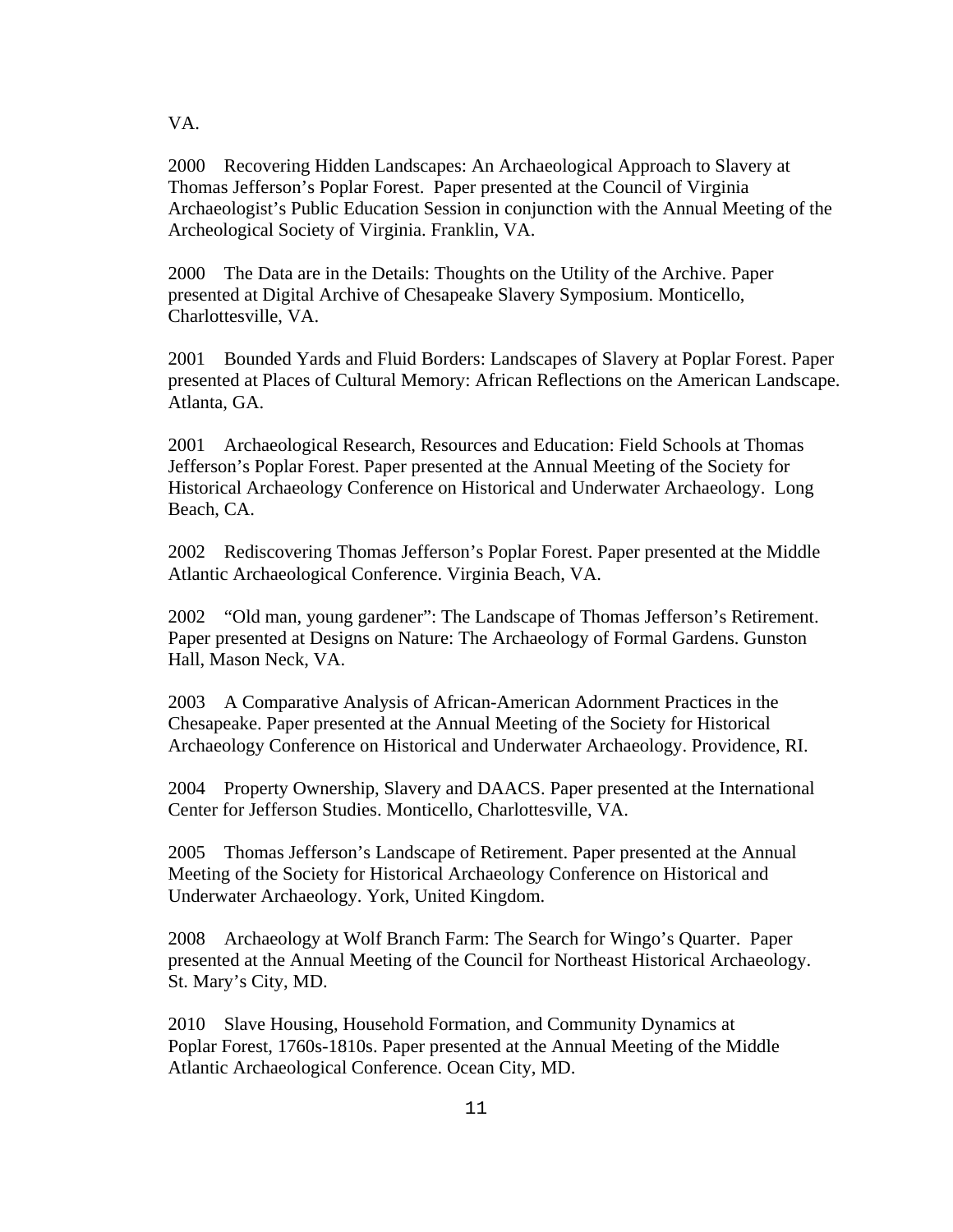Heath, Barbara J. and Lori Lee

 2008 The Smallest Things Forgotten: Comparative Analyses of Three Subfloor Pit Assemblages at Poplar Forest. Paper presented at the Annual Meeting of the Society for Historical Archaeology Conference on Historical and Underwater Archaeology. Albuquerque, NM.

# Heath, Barbara J., Lori Lee, and Randy Lichtenberger

 2007 Memory and Meaning: Life and Labor at Poplar Forest. Paper presented at the Annual Meeting of the Society for Historical Archaeology Conference on Historical and Underwater Archaeology. Williamsburg, VA.

### Heath, Barbara J. and Amber Bennett Moncure

1997 "A Small Piece of Ground": The Archaeological Study of African-American Yards. Paper presented at the Annual Meeting of the Society for Historical Archaeology Conference on Historical and Underwater Archaeology. Corpus Christi, TX.

### Heath, Barbara J. and Heather Olson

1999 Personal Work Time and the Presence of Tools at Two Slave Quarter Sites in Central Virginia. Paper presented at the Annual Meeting of the Society for Historical Archaeology Conference on Historical and Underwater Archaeology. Salt Lake City, UT.

#### Jacobucci, Susan A. and Heather B. Trigg

2008 A Preliminary Analysis of Pollen Remains Recovered from Thomas Jefferson's Poplar Forest. Paper presented at the Annual Meeting of the Council for Northeast Historical Archaeology. St. Mary's City, MD.

#### Lee, Lori

 2008 Land of the Free, Home of the Slave: Contested Human Rights in Antebellum Virginia. Paper presented at the Archaeology and Human Rights Symposium. George Mason University.

2008 Consumerism, Social Relations, and Slavery at Late Antebellum Poplar Forest. Paper presented at the Annual Meeting of the Council for Northeast Historical Archaeology. St. Mary's City, MD.

2009 People, Traces and Things: (Re)membering Antebellum Slavery at Poplar Forest. Paper presented at the Annual Meeting of the Society for Historical Archaeology Conference on Historical and Underwater Archaeology. Toronto, Canada.

2009 Racial Boundaries on the Frontier of Emancipation: Slavery at antebellum Poplar Forest (1830-1862). Paper presented at the Annual Meeting of the Society for American Archaeology. Atlanta, GA.

2009 (Re)membering the Past: Archaeology, Race and Structural Violence in Central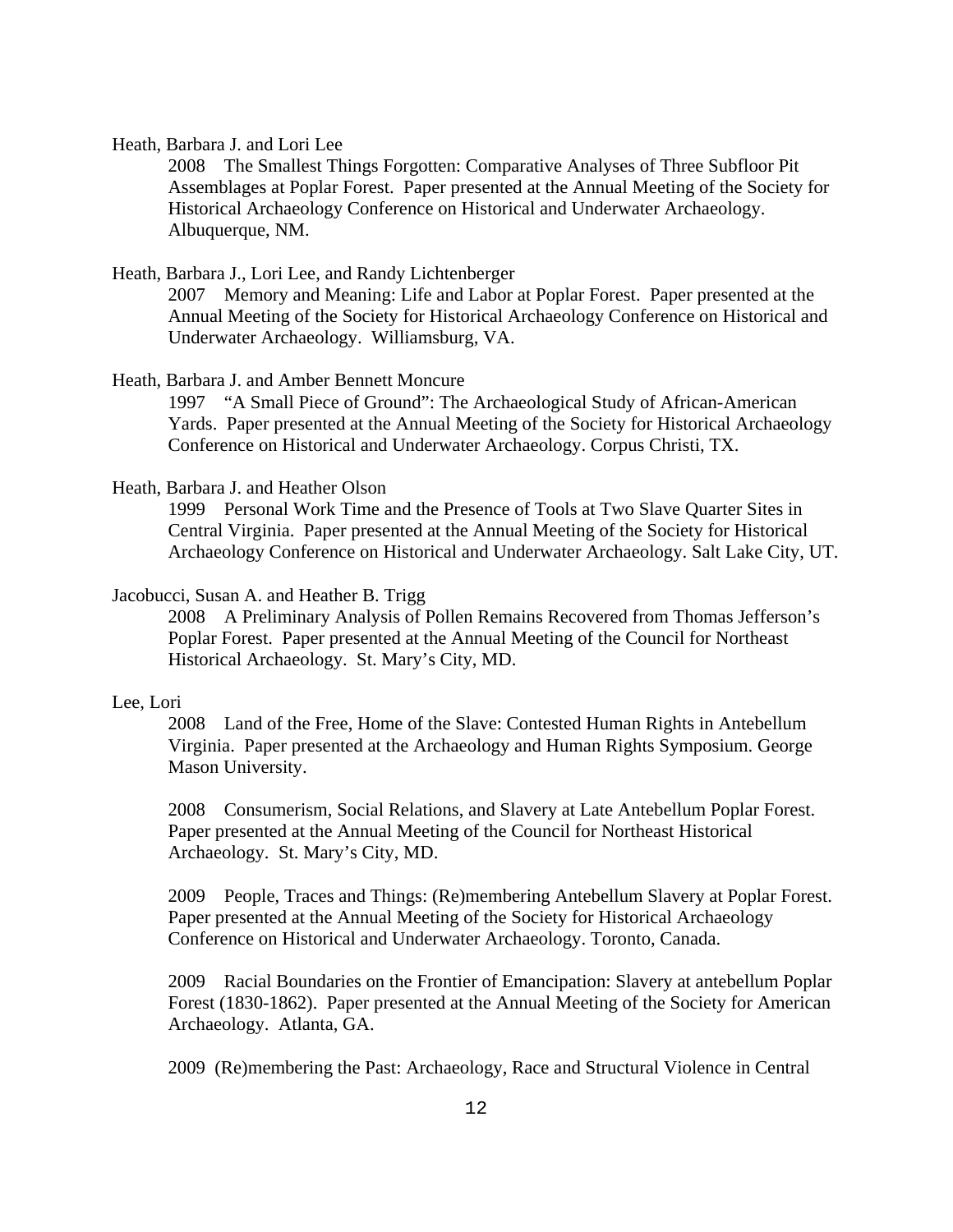Virginia.Panelist on the Unearthing Social Justice: Archaeology and Crisis panel at the Advancing Social Justice in Times of Crisis, Sixth Annual Public Anthropology conference. American University, Washington D.C.

2010 Edward Hutter's Poplar Forest in Mr. Jefferson's Neighborhood. Paper presented at the Annual Meeting of the Society for Historical Archaeology Conference on Historical and Underwater Archaeology. Amelia Island, FL.

2010 Carved in Stone: Stone Smoking Pipes at Historic African American Sites in Central Virginia. Paper presented at the Annual Meeting of the Southeastern Archaeological Conference, Lexington, KY.

2010 "Beads, Bells, and Trinkets in Bright Colors": Personal Adornment in the Context of Antebellum Slavery at Poplar Forest (1830-1858). Paper presented at the Annual Meeting of the Council for Northeast Historical Archaeology, Lancaster, PA.

2011 Transforming the Institution: Antebellum Slavery in Central Virginia*.* Paper presented at the Annual Meeting of the Society for Historical Archaeology Conference on Historical and Underwater Archaeology. Austin, TX.

2011 *"*They would not like this country if they were to return": The Liminal Status of Hired Slaves in Antebellum Central Virginia. Paper presented at the Virginia Forum, Washington and Lee University, Lexington, VA.

# Lee, Lori and Barbara J. Heath

2005 Memory, Race and Place: African American Landscapes at Poplar Forest. Paper presented at the Annual Meeting of the Society for Historical Archaeology Conference on Historical and Underwater Archaeology. York, United Kingdom.

# Lichtenberger, Randy

2001 Defining "Household" at Thomas Jefferson's Poplar Forest. Paper presented at the Annual Meeting of the Society for Historical Archaeology Conference on Historical and Underwater Archaeology. Long Beach, CA.

2005 Everyday Living in Jefferson's Shadow. Paper presented at the Annual Meeting of the Society for Historical Archaeology Conference on Historical and Underwater Archaeology. York, United Kingdom.

#### Lichtenberger, Randy and Michael Jennings

2002 Assessing New London, Virginia: A Colonial Town Faces Destruction. Paper presented at the Annual Meeting of the Society for Historical Archaeology. Mobile, AL.

#### Markus, David M.

2010 Understanding Identity Construction and Consumer Choice through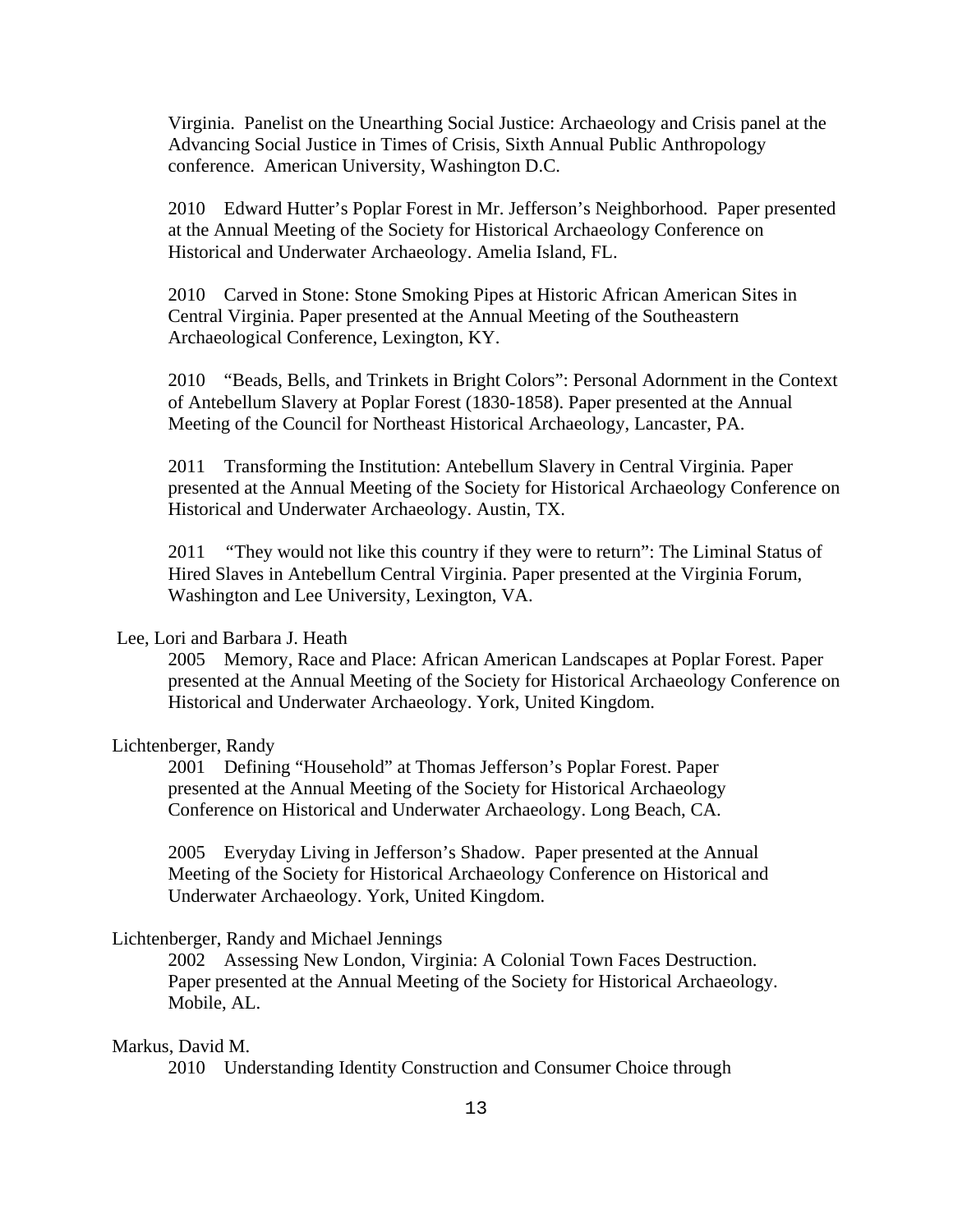Personal Adornment at Thomas Jefferson's Poplar Forest. Paper presented at the Annual Meeting of the Middle Atlantic Archaeological Conference. Ocean City, MD.

# McClenny, Michelle and Scott Grammer

2002 Ridgefield, A Survey of Thomas Jefferson's Poplar Forest Plantation. Paper presented at the Middle Atlantic Archaeological Conference. Virginia Beach, VA.

# Olson, Heather

2000 The Changing Face of Poplar Forest: Exploring Nineteenth-Century Landscape Modifications. Paper presented at the Annual Meeting of the Society for Historical Archaeology Conference on Historical and Underwater Archaeology. Quebec City, Quebec, Canada.

2000 "Talkin' Trash": Interpreting Life at Poplar Forest. Paper presented at Exploring the Private World of Thomas Jefferson symposium. TJPF, Forest, VA.

2001 Musings of a Frustrated Archaeologist: Archaeology isn't just the shovel you dig with! Paper presented at the Annual Meeting of the Society for Historical Archaeology Conference on Historical and Underwater Archaeology. Long Beach, CA.

2002 "Poplin dress for wife \$7.50…set of White China \$20...": Material Life at Poplar Forest in the mid-19<sup>th</sup> Century. Paper presented at the Annual Meeting of the Society for Historical Archaeology. Mobile, AL.

# Olson, Heather and Bree Detamore

2001 Hands-on History at Poplar Forest: Where learning history means becoming part of history. Paper presented at the Annual Meeting of the Society for Historical Archaeology Conference on Historical and Underwater Archaeology. Long Beach, CA.

# Ormond, Kelly, Scott Grammer and Michelle McClenny

2001 Archaeological Survey at Wingos: An Overseer's Site at Thomas Jefferson's Poplar Forest. Paper presented at the Southeast Archaeological Conference. Chattanooga, TN.

#### Proebsting, Eric

2008 Recent Excavations at Thomas Jefferson's Poplar Forest. Paper presented at the Annual Meeting of the Council for Northeast Historical Archaeology. St. Mary's City, MD.

# Proebsting, Eric, Jack Gary, and Lori Lee

2010 Presenting Historical Archaeology with Digital Technologies at Thomas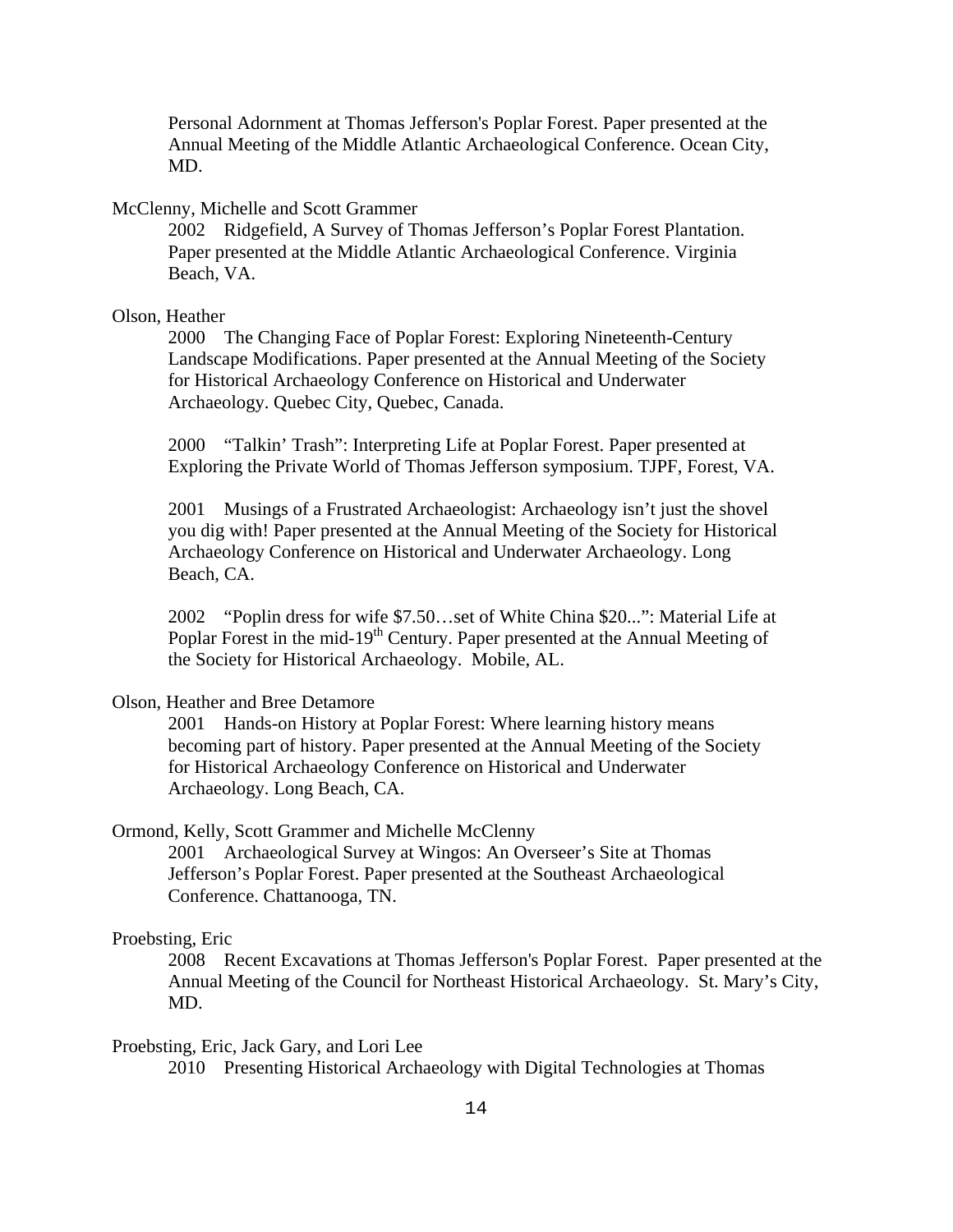Jefferson's Poplar Forest. Poster presented at the  $75<sup>th</sup>$  Annual Meeting, Society for American Archaeology. St. Louis, MO.

# Proebsting, Eric and Lori Lee

2011 Piecing Together the Past: Interpreting Inter-Site Connections through Small Finds at Thomas Jefferson's Poplar Forest. Paper presented at the Annual Meeting of the Middle Atlantic Archaeological Conference. Ocean City, MD.

#### Raymer, Leslie and Barbara J. Heath

2001 African American Foraging Strategies at a Virginia Plantation. Paper presented at the 66<sup>th</sup> Annual Meeting, Society for American Archaeology. New Orleans, LA.

# Stroud, Sarah

1999 An Analysis of the Soil Chemistry at the North Hill, Thomas Jefferson's Poplar Forest. Paper presented at the Virginia Academy of Science Annual meeting. Norfolk, VA.

#### Strutt, Michael A.

1996 Educating the Future for our Past at Poplar Forest. Paper presented at the  $29<sup>th</sup>$  Annual Meeting of the Society for Historical Archaeology Conference, Cincinnati, OH.

1997 A New Look at Old Nails. Paper presented at the Virginia Academy of Sciences Annual Meeting. Blacksburg, VA.

1997 Archaeology in Someone Else's Backyard. Paper presented at the Annual Meeting of the Society for Historical Archaeology Conference on Historical and Underwater Archaeology. Corpus Christi, TX.

1998 The Magnetic Story of a Brick Kiln. Paper presented at the Annual Meeting of the Society for Historical Archaeology Conference on Historical and Underwater Archaeology. Atlanta, GA.

# Trussell, Tim

1999 "…The Ancient Sages Used to Retire to Such Places": Landscape Archaeology at Thomas Jefferson's Poplar Forest. Paper presented at the Annual Meeting of the Society for Historical Archaeology Conference on Historical and Underwater Archaeology. Salt Lake City, UT.

2000 "Plant on Each Bank, Right and Left:" Landscape Archaeology at Thomas Jefferson's Poplar Forest. Paper presented at the Annual Meeting of the Society for Historical Archaeology Conference on Historical and Underwater Archaeology. Quebec City, Quebec, Canada.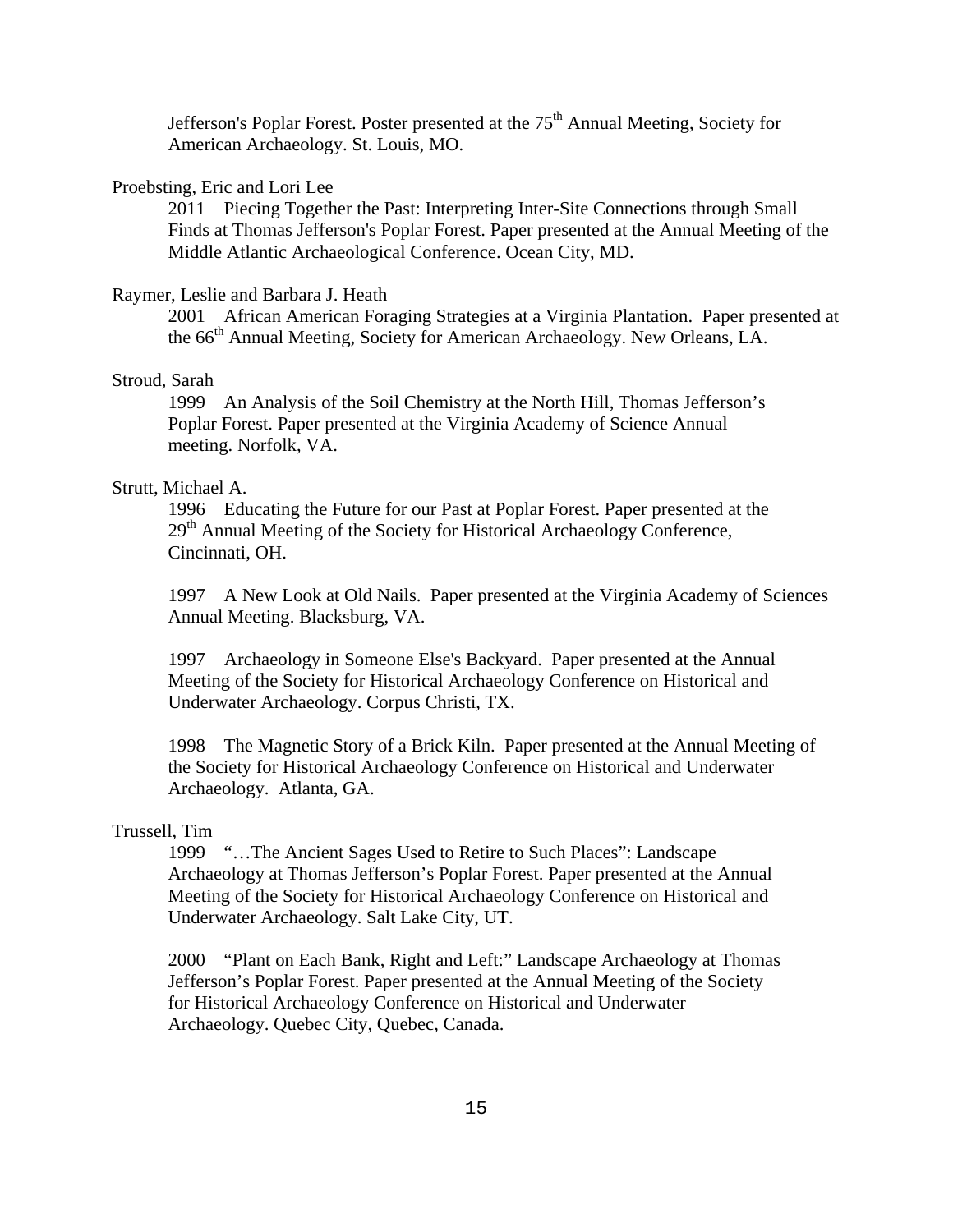Walters, Sarah E. and Abby J. Naunheimer

2010 A Lithic Analysis of the Wingos Quarter Site, Bedford County, Virginia. Paper presented at the Annual Meeting of the Middle Atlantic Archaeological Conference. Ocean City, Maryland.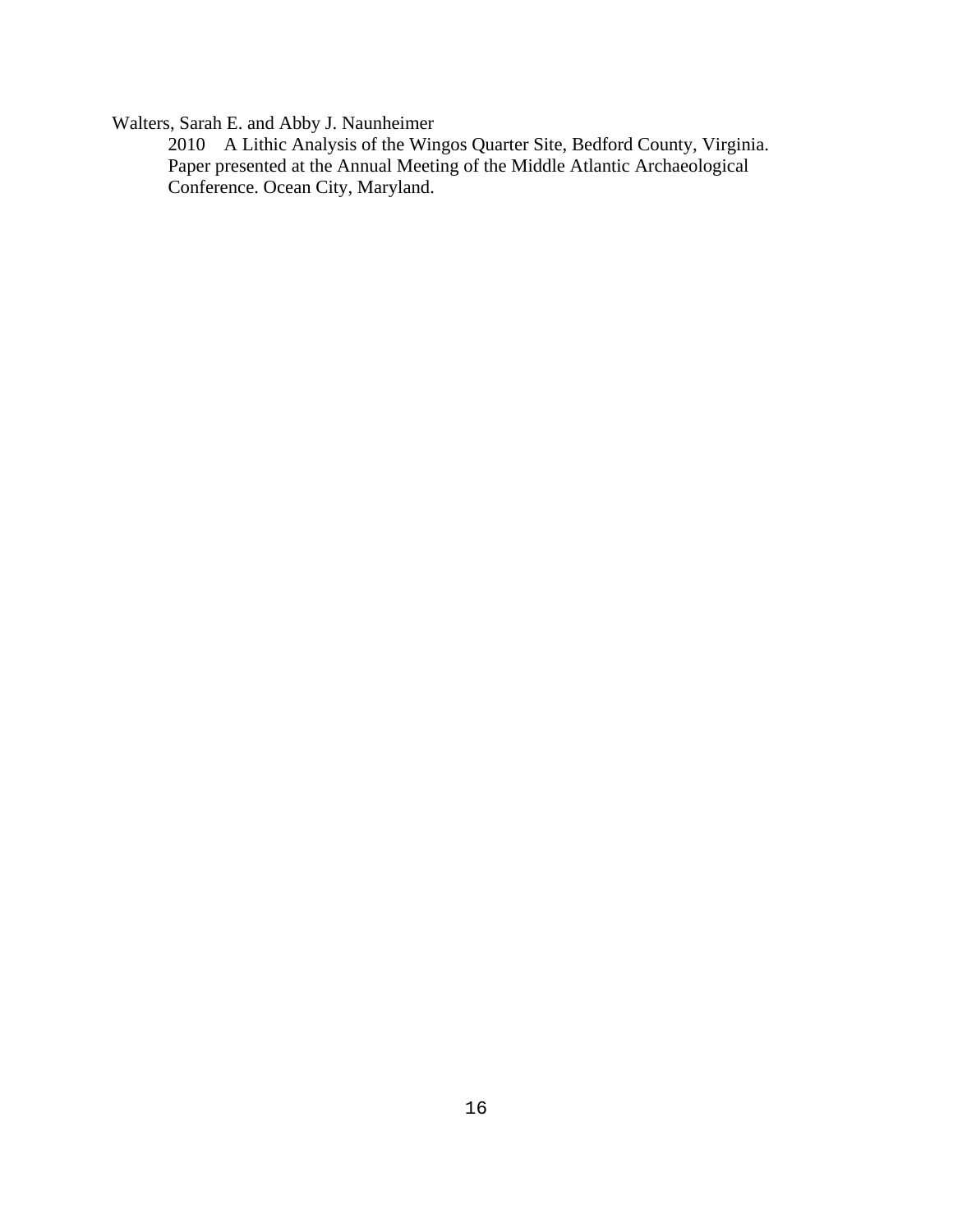# **Publications**

# Adams, Keith

2008 A Summary of Prehistoric Archaeology at Poplar Forest. Archaeological Society of Virginia Quarterly Bulletin 63(3):115-123.

# Andrews, Susan T.

1994 Inside Archaeology: The Archaeology Lab and How to Make Bones Talk. Notes on the State of Poplar Forest, Vol. 2:25-30.

# Brown, C. Allan

1990 Thomas Jefferson's Poplar Forest: the mathematics of an ideal villa. Journal of Garden History 10(2):117-139.

### Galle, Jillian E.

2010 Costly Signaling and Gendered Social Strategies among Slaves in the Eighteenth-Century Chesapeake: An Archaeological Perspective. American Antiquity 75(1):19-43.

# Gary, Jack

2008 Jefferson's Curtilage Landscape: Preliminary Interpretations of Site B. Archaeological Society of Virginia Quarterly Bulletin 63(3):137-151.

# Gary, Jack and Elizabeth Paull

2008 A Minimum Vessel Count for Site B. Archaeological Society of Virginia Quarterly Bulletin 63(3):152-164.

### Gary, Jack, Eric Proebsting, and Lori Lee

2010 "Culture of the Earth": The Archaeology of the Ornamental Plant Nursery and an Antebellum Slave Cabin at Thomas Jefferson's Poplar Forest. Thomas Jefferson's Poplar Forest, Forest, VA.

2011 "Culture of the Earth": The Archaeology of the Ornamental Plant Nursery and an Antebellum Slave Cabin at Thomas Jefferson's Poplar Forest. Lynch's Ferry: A Journal of Local History Spring/Summer:4-19.

# Heath, Barbara J.

1994 Discovering the Plantation World of Jefferson's Poplar Forest. Notes on the State of Poplar Forest, Vol. 2:13-18.

1999 Hidden Lives: The Archaeology of Slave Life at Thomas Jefferson's Poplar Forest. The University Press of Virginia, Charlottesville, VA.

1997 Slavery and Consumerism: A Case Study from Central Virginia. African American Archaeology, Newsletter of the African-American Archaeology Network 19:1- 8.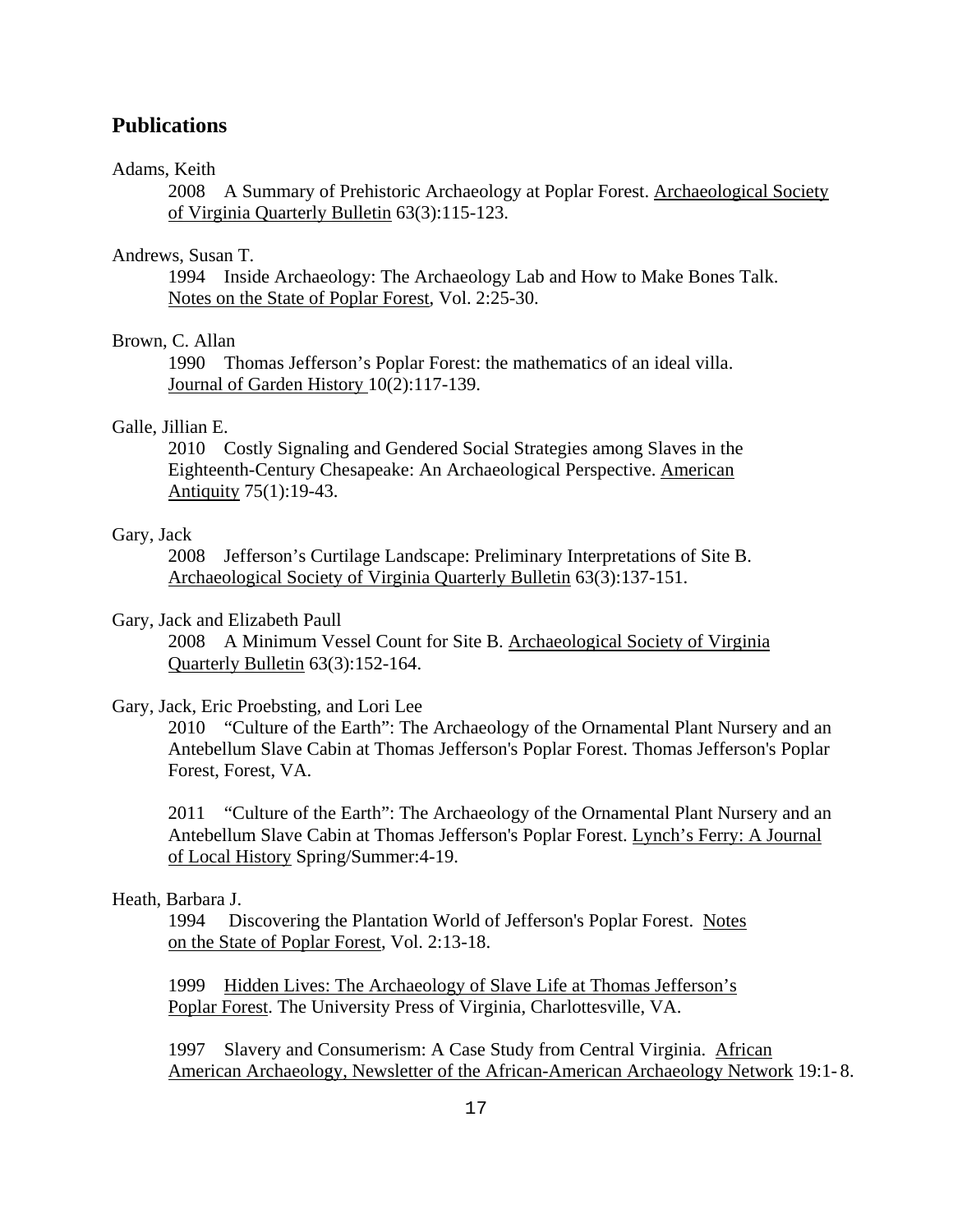1997 Archaeology and Interpretation at Thomas Jefferson's Monticello and Poplar Forest. In Presenting Archaeology to the Public: Digging for Truths, edited by John H. Jameson. Altamira Press, Walnut Creek, pp. 177-192.

1999 Buttons, Beads and Buckles: Self-Definition within the Bonds of Slavery. In Historical Archaeology, Identity Formation and the Interpretation of Ethnicity, edited by Maria Franklin and Garrett R. Fesler. Colonial Williamsburg Research Publications, Dietz Press, Richmond, VA, pp.47-69.

1999 Nineteenth-century Small Farms and Plantations. In The Archaeology of Nineteenth Century Virginia, edited by John H. Sprinkle. Special Publication of the Archeological Society of Virginia, Dietz Press, Richmond, VA, pp. 53-76.

2000 Slave Life at Thomas Jefferson's Poplar Forest. Six panel visitor brochure.

2001 Bounded Yards and Fluid Borders: Landscapes of Slavery at Poplar Forest. In Places of Cultural Memory, African Reflections on the American Landscape. US Department of the Interior, National Park Service Conference Proceedings, pp.69-81.

2004Engendering Choice: Slavery and Consumerism in Central Virginia. In Engendering African American Archaeology, edited by Amy Young and Jillian Galle. University of Tennessee Press, Knoxville, TN, pp. 19-38.

2007 Jefferson's Landscape of Retirement. In Estate Landscapes: Design, Improvement and Power in the Post-Medieval Landscape, edited by Jonathan Finch and Kate Giles, Pp. 129-147.

2008 Rediscovering Thomas Jefferson's Poplar Forest. Archaeological Society of Virginia Quarterly Bulletin 63(3):124-136.

In press Landscape Archaeology at Thomas Jefferson's Poplar Forest. In Dumbarton Oaks Handbook for Garden Archaeology. Edited by Aichal Malek. Dumbarton Oaks Research Library and Collection, Washington, DC.

#### Heath, Barbara J. and Amber Bennett

2000 'The little spots allow'd them': The Archaeological Study of African American Yards. Historical Archaeology 34(2):38-55.

# Heath, Barbara J. and Lori Lee

2010 Memory, Race, and Place. *History Compass* 8/12:1352-1368.

# Kelso, William M.

1992 Landscape Archaeology and Garden History Research: Success and Promise at Bacon's Castle, Monticello, and Poplar Forest, Virginia. In Garden History, Issues,